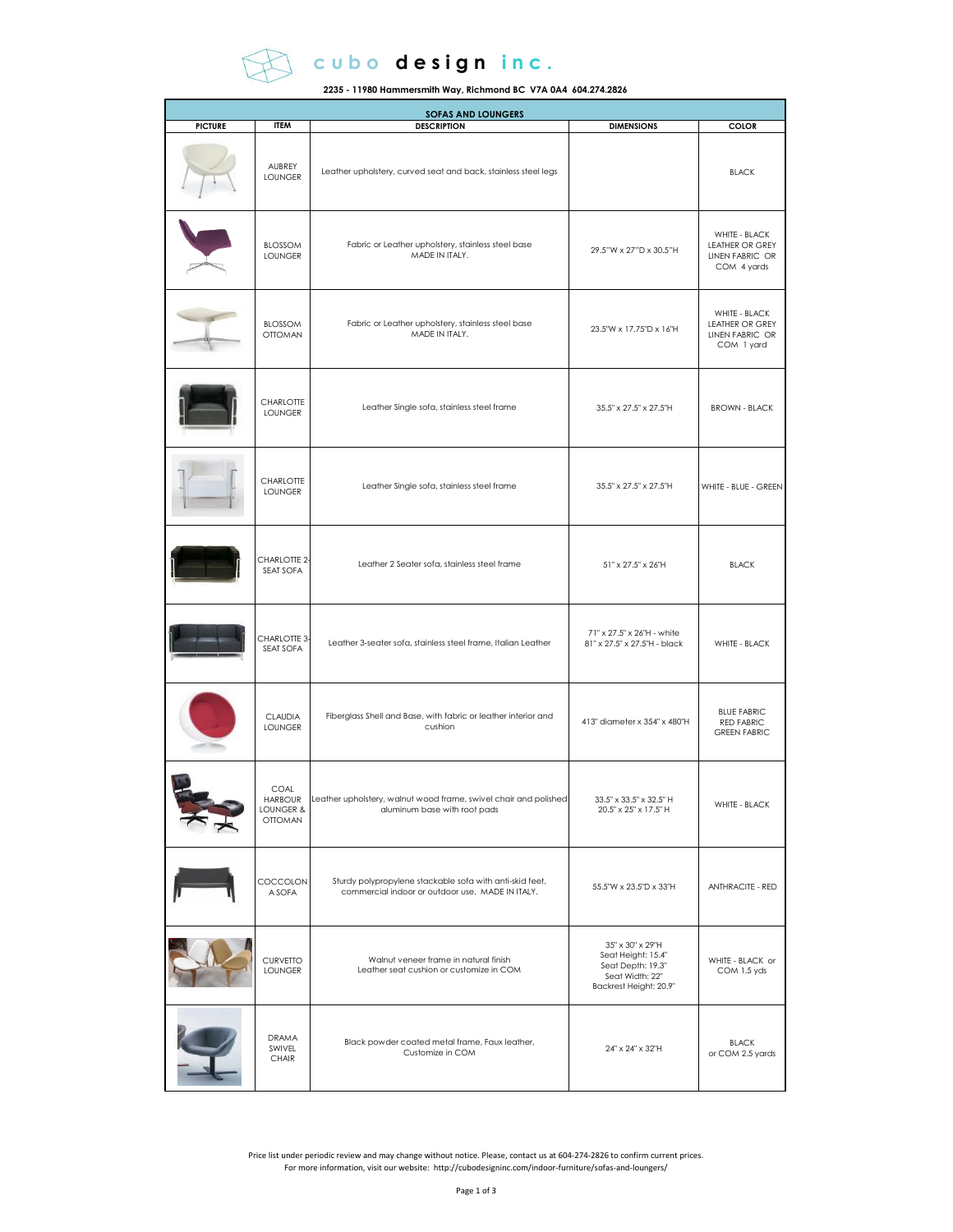

## c u b o d e sign inc.

**2235 - 11980 Hammersmith Way, Richmond BC V7A 0A4 604.274.2826**

| <b>SOFAS AND LOUNGERS</b> |                                        |                                                                                           |                                                                                                              |                                           |  |  |
|---------------------------|----------------------------------------|-------------------------------------------------------------------------------------------|--------------------------------------------------------------------------------------------------------------|-------------------------------------------|--|--|
| <b>PICTURE</b>            | <b>ITEM</b>                            | <b>DESCRIPTION</b>                                                                        | <b>DIMENSIONS</b>                                                                                            | <b>COLOR</b>                              |  |  |
|                           | GIGI<br>LOUNGE<br>CHAIR                | Polyresin material for indoor and outdoor use.<br>MADE IN ITALY.                          | 23.2"W x 33.5"D x 26.5"H<br>15.6" seat height<br>20.3" seat depth                                            | WHITE                                     |  |  |
|                           | <b>ISABELLA</b><br><b>LOUNGER</b>      | Solid Ash wood with walnut finish frame, Charcoal grey wool<br>fabric with kidney cushion | 27"W x 26"D x 32"H<br>16.5" seat height<br>19.3" seat depth<br>21" backrest height<br>8" - 9" armrest height | <b>BLACK</b>                              |  |  |
|                           | KAYLEE<br><b>LOUNGER</b>               | Leather upholstery with stainless steel frame                                             | 30"W x 34"D x 32"H                                                                                           | WHITE - BLACK - RED -<br><b>CHOCOLATE</b> |  |  |
|                           | KAYLEE<br><b>LOUNGER</b><br>FOR KIDS   | Half leather & Half synthetic with stainless steel frame.<br>For Kids!                    | 22" x 21" x 20"H                                                                                             | WHITE                                     |  |  |
|                           | KAYLEE<br><b>OTTOMAN</b><br>FOR KIDS   | Half leather & Half synthetic with stainless steel frame.<br>For Kids!                    | 16.5" x 15" x 10"H                                                                                           | WHITE                                     |  |  |
|                           | KHLOE<br><b>LOUNGER</b>                | Fiberglass frame with fabric upholstery and stainless steel legs                          | 28" x 27.5" x 31"H                                                                                           | RED                                       |  |  |
|                           | MADELYN<br>LOUNGER &<br><b>OTTOMAN</b> | Womb Lounge chair and ottoman with fiberglass shell and<br>stainless steel base           | Chair: 40" x 37" x 38"H<br>Ottoman: 24" x 21" x 15"H                                                         | <b>GREY WOOL</b>                          |  |  |
|                           | SAVANHA<br><b>LOUNGER</b>              | Pony hide leather upholstery with stainless steel base                                    | 21.6" x 63" x 29.5"H                                                                                         | PONY HIDE                                 |  |  |
|                           | SIMONE<br><b>LOUNGER</b><br>(leather)  | Leather upholstery with stainless steel legs                                              | 35" x 35" x 31"H                                                                                             | WHITE<br><b>BLACK</b>                     |  |  |
|                           | SIMONE<br>LOUNGER<br>(fabric)          | Fabric upholstery with stainless steel legs                                               | 35" x 35" x 31"H                                                                                             | <b>DARK GREY</b>                          |  |  |
|                           | SIMONE<br>SOFA<br>(leather)            | 3-Seat Sofa with Leather upholstery with stainless steel legs                             | 83" x 35" x 31"H                                                                                             | WHITE                                     |  |  |
|                           | SIMONE<br>SOFA<br>(fabric)             | 3-Seat Sofa with Fabric upholstery with stainless steel legs                              | 83" x 35" x 31"H                                                                                             | DARK GREY                                 |  |  |

.Price list under periodic review and may change without notice. Please, contact us at 604-274-2826 to confirm current prices.<br>For more information, visit our website: http://cubodesigninc.com/indoor-furniture/sofas-and-lo